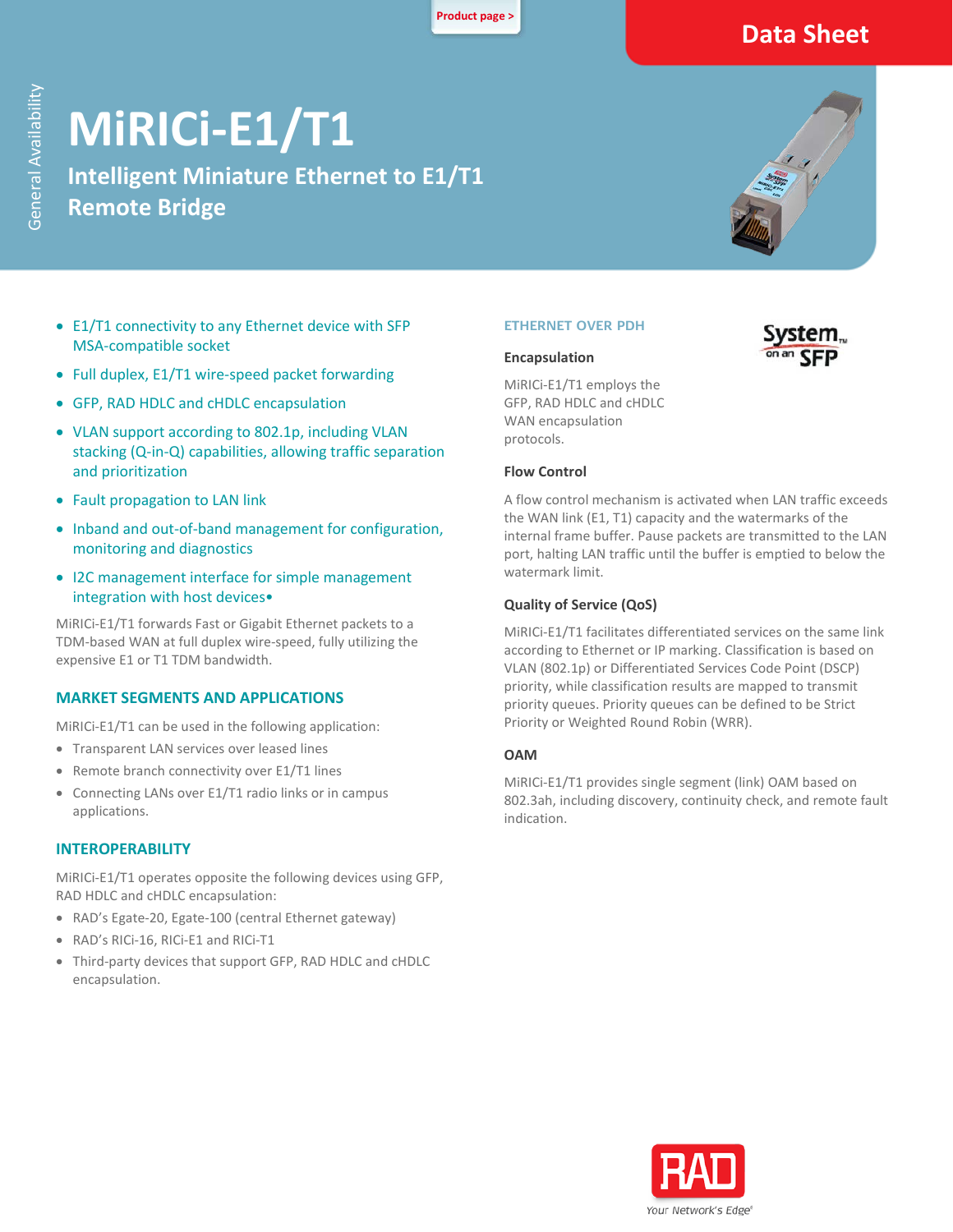### **Data Sheet**

# **MiRICi-E1/T1**

**Intelligent Miniature Ethernet to E1/T1 Remote Bridge**

#### **TIMING AND SYNCHRONIZATION**

MiRICi-E1/T1 uses Tx clock sources for the internal and receive clocks. Standard statistics for 15 minute time intervals are collected.

#### **MANAGEMENT AND SECURITY**

The unit can be monitored, configured, and tested using the following ports and applications:

- Out-of-band via the I2C channel (off the SFP edge connector)
- Inband via the Ethernet port using a Web browser.

MiRICi-E1/T1 sends SNMP traps for up to eight management stations.

To facilitate integration of a new device into an IP network, if no IP address has been manually configured, MiRICi-E1/T1 automatically requests one from the DHCP server upon booting.

#### **OPERATION AND MAINTENANCE**

#### **File Operations**

Application software can be downloaded to MIRICi-E1/T1 via the central server, using TFTP.

#### **Configuration Adapter**

An optional configuration adapter module, SFP-CA.2, is available for configuring MiRICi-E1/T1 by connecting it to a PC via a USB port.

The configuration adapter is used for preliminary configuration, such as assigning an IP address for first use or specifying the operation mode. It is also used to download software to the MiRICi-E1/T1 units.

#### **MONITORING AND DIAGNOSTICS**

#### **Fault Propagation**

The LAN link is deactivated and the link status LED turns off if one of the following user-defined alarms is issued and fault propagation is enabled:

- LOS (Loss of signal)
- FDL (Facility Data Link)
- LOF (Loss of Frame)
- AIS (Alarm Indication Signal)
- RDI (Remote Defect Indication).

In addition, the above-listed error conditions are propagated towards the host by sending an electrical signal via the LOS pin on the MSA edge connector. The LOS LED turns ON, visually indicating the LOS condition.

#### **Loopback Tests**

Remote (RLB) and local loopbacks (LLB) are used for physical layer troubleshooting.

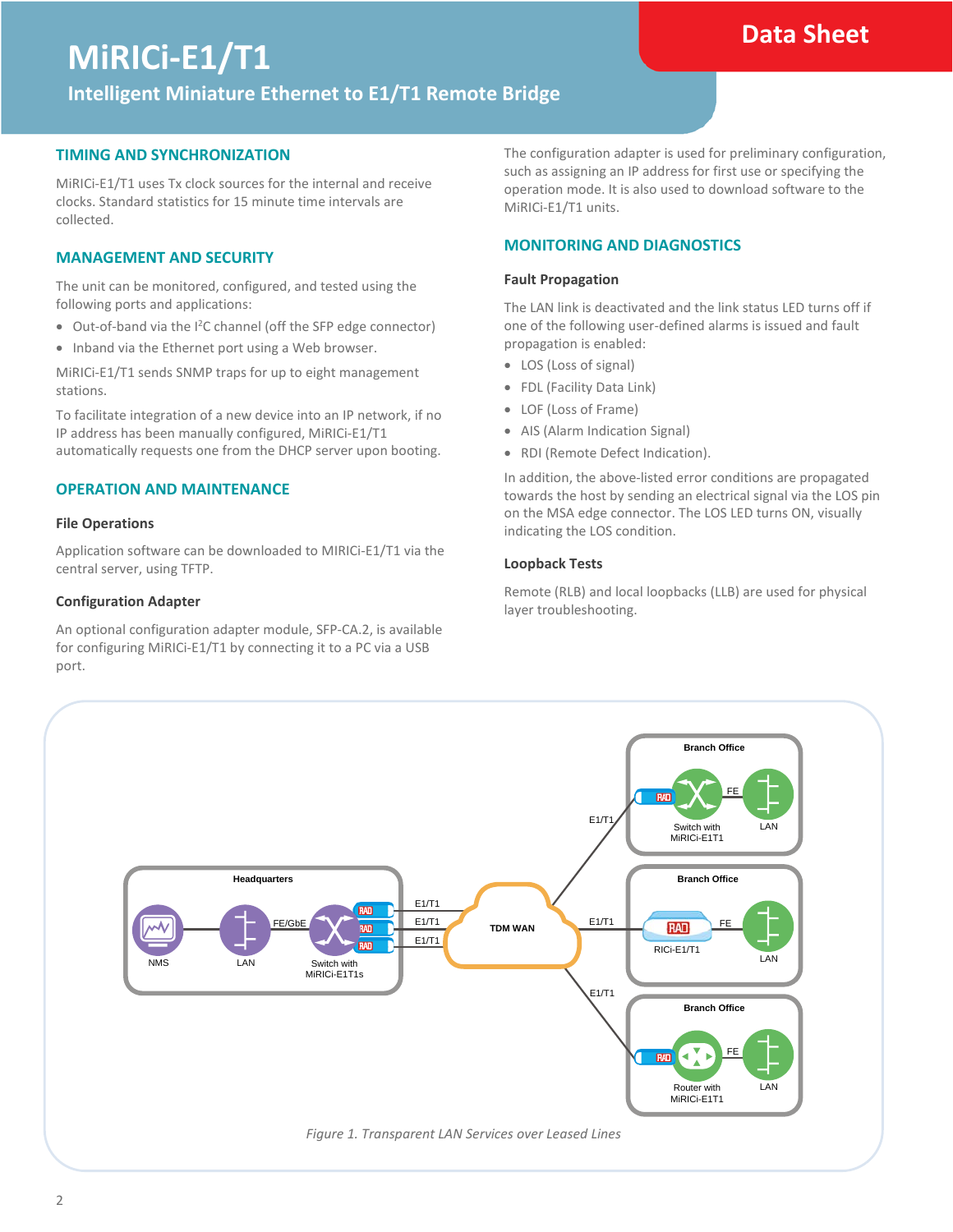### **Data Sheet**

# **MiRICi-E1/T1 Intelligent Miniature Ethernet to E1/T1 Remote Bridge**

#### **Loop Detection**

MiRICi-E1/T1 detects loops on the LAN side or WAN side by transmitting special loop detection frames.

If a loop is detected on the LAN side, a loop detection alarm is sent.

If a loop is detected on the WAN side, the unit blocks the traffic, and only then a loop detection alarm is sent.

#### **BERT**

The unit also performs Bit Error Rate (BERT) diagnostic tests. MiRICi-E1/T1 generates and detects pseudo-random patterns and repetitive patterns from 1 to 32 bits in length.



#### **Specifications**

#### **TDM INTERFACE**

#### **Number of Ports**

1, configurable as E1 or T1

#### **Encapsulation**

GFP (G.8040, G.7041/Y.1303) RAD HDLC cHDLC

#### **E1 INTERFACE**

#### **Number of Ports**

1

#### **Compliance**

G.703, G.704, G.775, G.823

#### **Data Rate**

2.048 Mbps

#### **Line Code**

HDB3, AMI

#### **Framing**

Framed (G.732.N, G.732.N CRC), unframed

#### **Line Impedance**

120Ω, balanced

#### **Cable Length**

Up to 2500m (8202 ft) for AWG 22 cable

#### **Connector**

RJ-45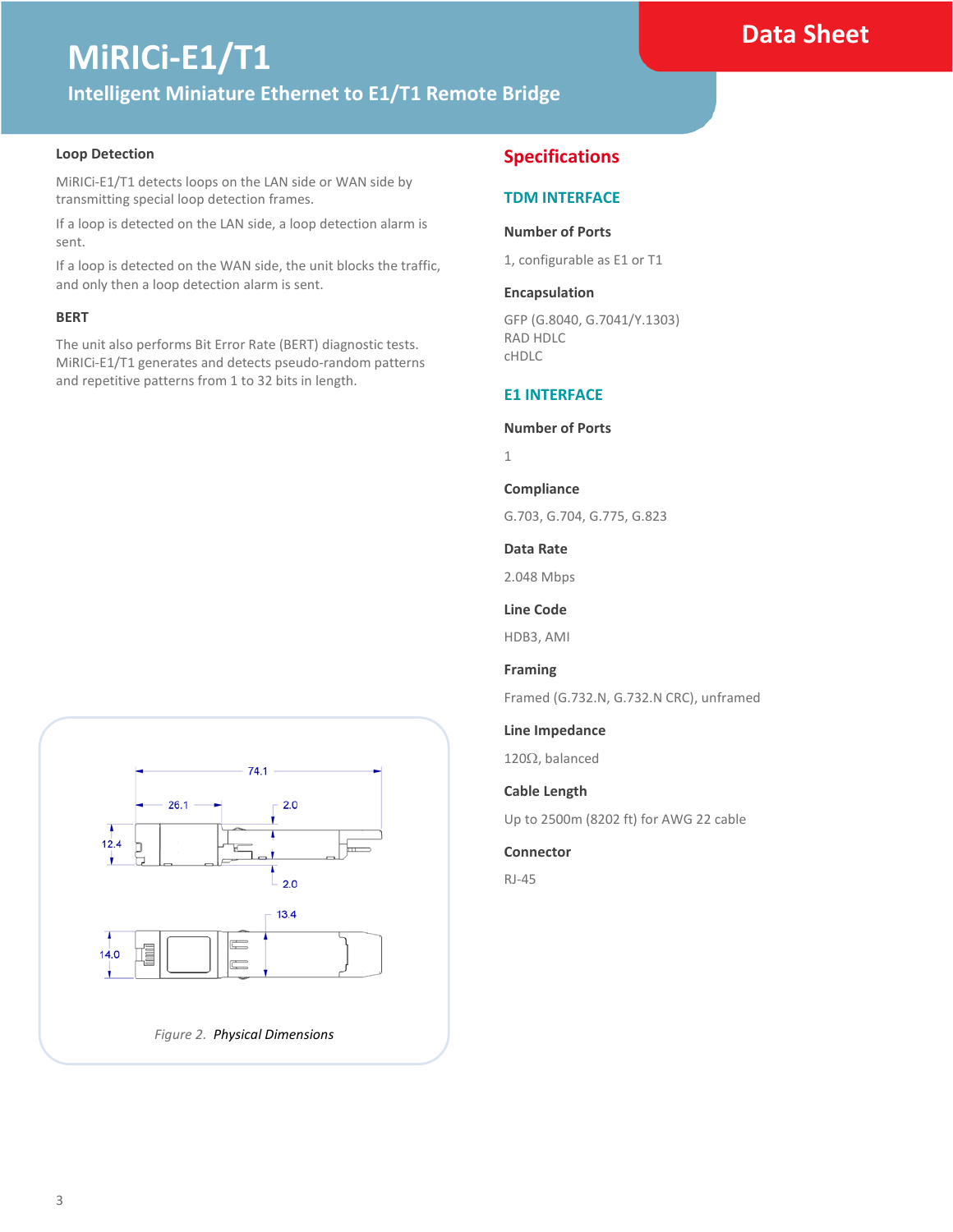# **MiRICi-E1/T1**

#### **Intelligent Miniature Ethernet to E1/T1 Remote Bridge**

#### **T1 INTERFACE**

#### **Number of Ports**

1

#### **Compliance**

G.703, G.775, G.823, T1.107, T1.403

**Data Rate** 

1.544 Mbps

**Line Code**

B8ZS, AMI

**Framing** Framed (ESF, D4), unframed

**Line Impedance** 

100Ω, balanced

**Cable Length** Up to 1829m (6000 ft) for AWG 22 cable

**Connector**

RJ-45

#### **ETHERNET INTERFACE**

**Type**

Fast or Gigabit Ethernet port

**Compliance**

IEEE 802.3

**Edge Connector** SFP-based, MSA-compliant

**Frame Size** FE: 64–2016 Bytes GE: Up to 10 kBytes (jumbo)

#### **GENERAL**

#### **Indicators**

LINK (green): Ethernet link status (MiRICi-E1/T1/FE) LINK/ACT (green): Ethernet link and activity status (MiRICi-E1/T1/GbE)

LOS (red) – E1/T1 loss of signal

#### **Physical**

Height: 12.4 mm (0.49 in) Width: 14 mm (0.55 in) Depth: 74.1 mm (2.92 in) Weight: 15.0 g (0.5 oz)

#### **Power**

3.3V with 1.25W dissipation

#### **Environment**

Temperature:

MiRICi-E1/T1/FE: Ambient: –40 to 70°C (–40 to 150°F) Case: –40 to 78°C (–40 to 172°F)

MiRICi-E1/T1/GE: Ambient: –40 to 70°C (–40 to 150°F) Case: –40 to 78°C (–40 to 172°F)

MiRICi-E1/T1/FE with temperature-hardened enclosure: -40 to 85°C (–40 to 185°F)

Humidity: Up to 90%, non–condensing

### **Data Sheet**